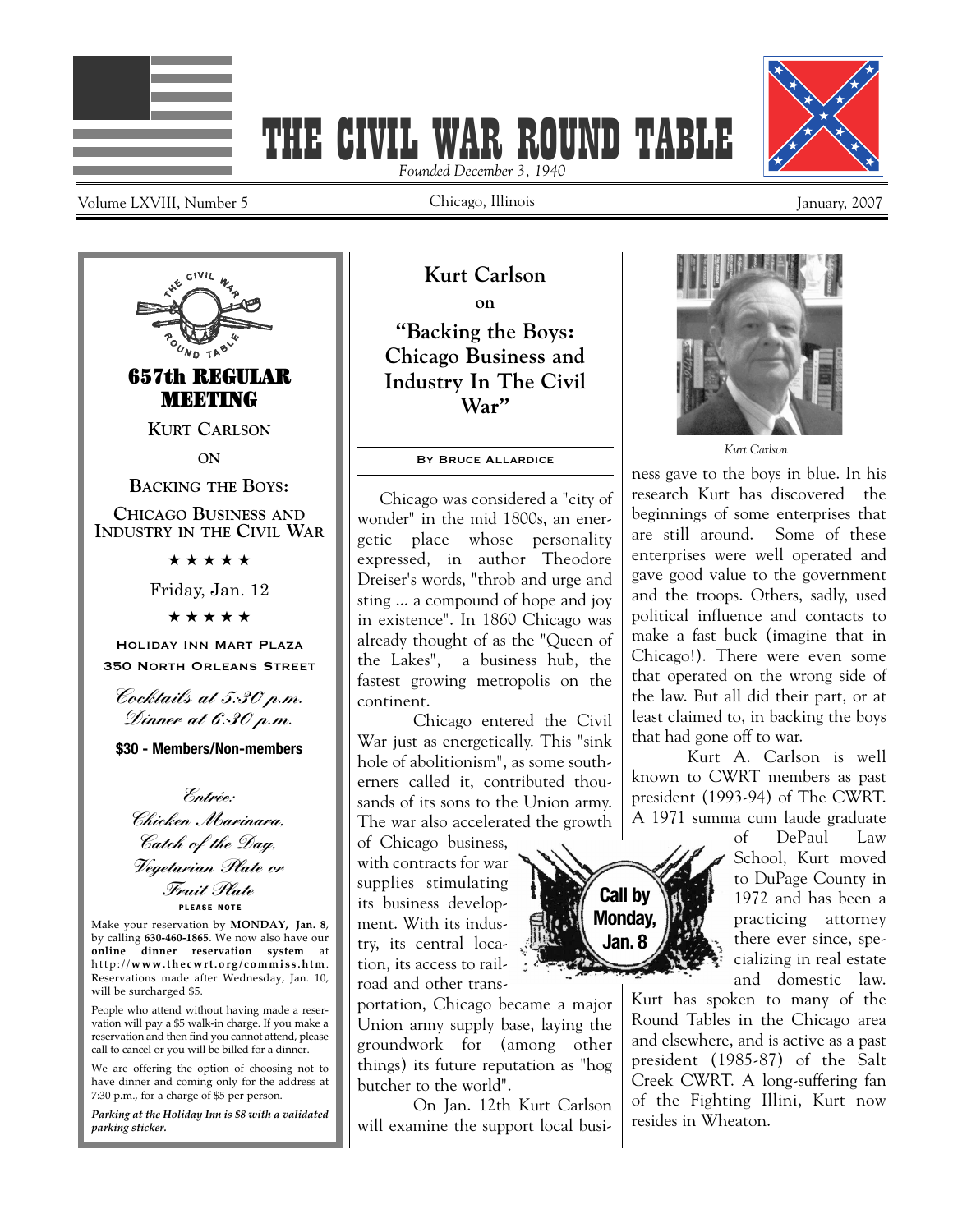#### Battlefield Preservation By David Zucker

**Harpers Ferry:** People who love and support Battlefield Preservation are waiting to see what happens to the developers who invaded Harpers Ferry last summer. Will that developer get away with it or will the Federal Government respond in such terms that will prevent anyone from doing this kind of thing ever again? The Civil War Preservation Trust (CWPT) is hoping for the latter and is joining with both the National Trust for Historic Preservation (NTHP), and the National Parks and Conservation Association (NPCA), to urge "consideration of both civil penalties and criminal sanctions" against the people responsible. CWPT spokesman Jim Campi said the word is that the U.S. Department of Justice and the National Park Service (NPS) were to declare their plan for legal action "some time in November."

"Our sources indicate they intend to send a very tough message," according to Campi. "they don't want this to happen again." NPS spokesman David Barna said that officially the agencies are deciding whether or not to file civil charges only or criminal charges as well. "I think we're pushing for criminal charges but that's a big deal."

Over the weekend of August 19-20th, developers who own tracts of land on or adjacent to the battlefield dug a trench approximately 2,000 feet long, across property that is part of the Harpers Ferry National Historical Park. The developers installed sewer and water lines. Attempts by park rangers and an Interior Department lawyer to stop them were unsuccessful. CWPT spokesman Campi said that with the utility lines in place, the developers could win increased housing density to more than 3,500 homes. CWPT joined the NTHP and the NPCA to send to letter to Interior Secretary Kempthorne arguing for a stern response. The letter mentioned that Jefferson Utilities, representing the

developers, "knowingly subverted" the NPS process for a special permit. In fact, the park had already begun the special permit process by asking for public reaction, and the comments received overwhelmingly expressed concerns about allowing the work to be done.

However, the developers bypassed the process when they went in anyway, at a time when the park was busy with other events. "It is outrageous that Jefferson Utilities knowingly sabotaged this ongoing review process by taking the law into its own hands and simply bulldozing the trench," the letter said.

The digging took place on the 38 acre Perry Orchard tract, which had recently become part of the park. The three organizations sending the letter, the CWPT, the NTHP, and the NPCA, had all worked to preserve the property and bring it into park ownership. The developers have argued that a utility easement gave them the right to install lines regardless of any federal laws.

The letter to Secretary Kempthorne went on to say, "If the Harpers Ferry violations are not vigorously prosecuted in response to [the developers] blatant disregard of the reasonable and routine NPS permit process, this would send the message that the NPS will 'turn a blind eye' in the event of similar violations on National Park land throughout the Nation, opening the door to further illegal destruction of our priceless heritage. Americans rightly expect that the National Park Service's unique and irreplaceable landscapes will be protected from wanton destruction. We encourage federal and State law enforcement officials to pursue these violations to the fullest extent of the law, and we stand ready to help in any way possible." The three page letter concluded with a request by the three groups to participate as "consultive parties" in the Federal Review Process. The letter is signed

THE CIVIL WAR ROUND TABLE



**Founded December 3, 1940** 9670 N. Dee #205 Des Plaines, Illinois 60016 Phone: 630-460-1865 **www.thecwrt.org**

**The only requirement for membership in The Round Table is a genuine interest in the Civil War and its era. For information, address Membership Committee, 9670 N. Dee #205 Des Plaines, Illinois 60016, or contact webmaster@www.thecivilwar.org.**



by CWPT President Jim Lighthizer, NTHP President Richard Moe, and NPCA President Thomas Kiernan.

A brief response came from Joseph Lawler, director of NPS's National Capitol Region. NPS is "extremely concerned" about the incident, Lawler said, adding "While the National Park Service respects the property rights of the easement holders, the courts have recognized that NPS must protect the cultural and natural resources owned by all Americans." Lawler said the NPS was "actively reviewing the matter with the Department of Justice and considering options for an appropriate response."

This writer doesn't usually make subjective statements in this column, but I can't refrain from saying how outraged I am that such disrespect for the legal process has taken place. People preach about law and order, but if they do they cannot discard law and order whenever it is inconvenient for them to observe it.

**Slaughter Pen Farm:** On October 16th, Interior Secretary Kempthorne announced at a news conference that the Federal government will kick in 2 million dollars toward preserving the 208 acre property. The news conference was sponsored by the CWPT. CWPT spokesman Jim Campi said that the level of interest in the purchase of the farm was almost unprecedented.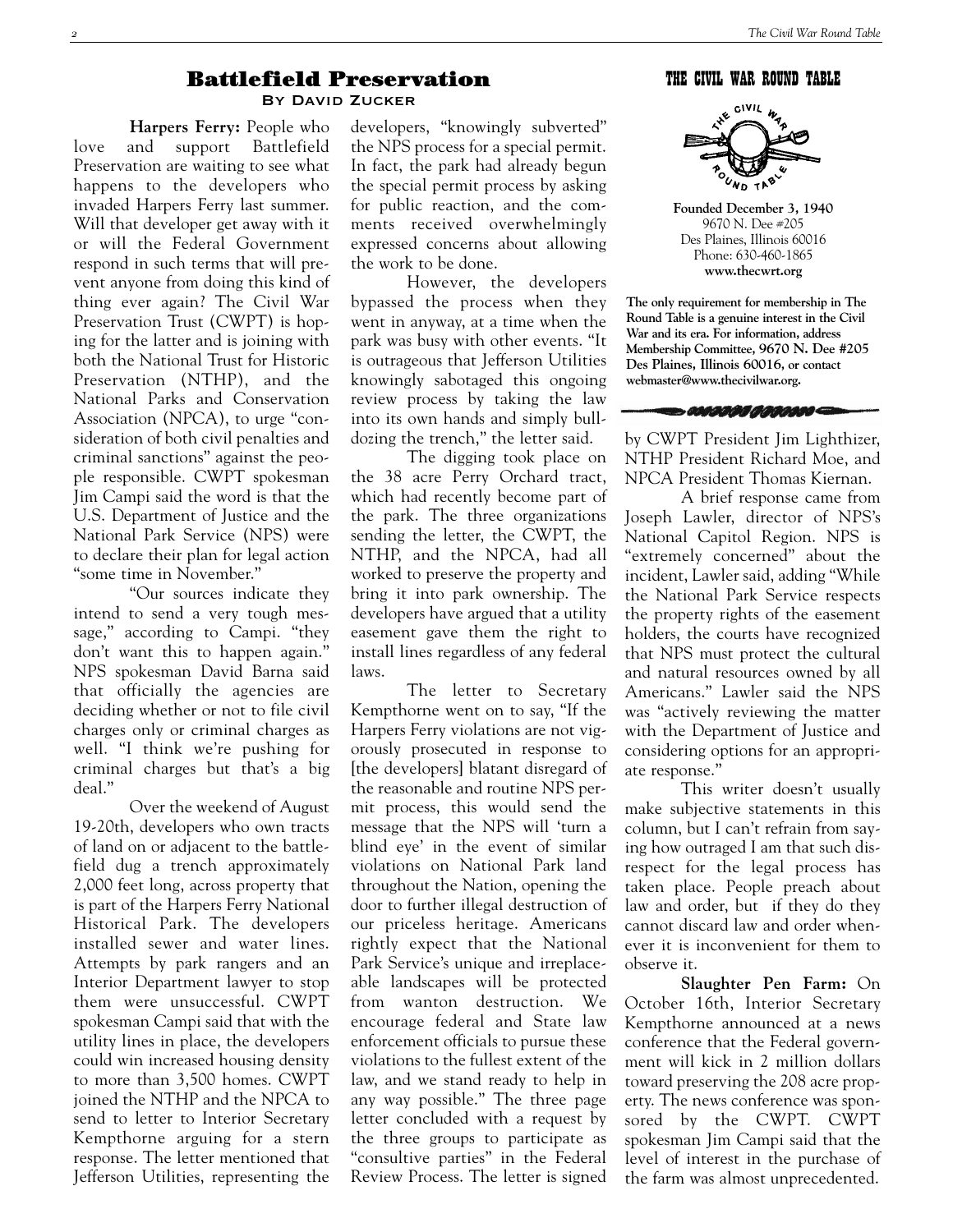### DECEMBER MEETING

By Larry Gibbs

Pelham's cannon. Breathed's courage and coolness under fire was strong and firm. Stated Bridges, "The support of Breathed for Pelham at the Battle of Fredericksburg was tremendous. He was the embodiment of all that was courageous and heroic!"

Another example of Breathed's bravery occurred on May 8, 1864, at the Battle of the Wilderness. In this battle Breathed placed his guns to line up two rows of Union soldiers on a knoll. His four cannon slowed the Union advance, delaying it so that Confederate reinforcements could win the race to Spotsylvania Court House. Breathed led his men into the jaws of battle, to within 75 yards of the Union lines. Three horses were shot from under him. Determined to save a cannon from capture, Breathed mounted a fourth horse, rode through heavy enemy fire, and saved the cannon. An artillerist in Breathed's command acknowledged the strong bond of love and respect between Breathed and his men.

Seeing his "Overland Campaign"stall, andwishing to give Phil Sheridan a chance to make good on his (Sheridan's) promise to whip Jeb Stuart's cavalry, Gen. U. S. Grant sent Sheridan's cavalry corps on a raid around Robert E. Lee's flank. Stuart followed with a much smaller force, and at the Battle of Yellow Tavern (May 11, 1864) fought Sheridan's raiders. Outnumbered in both cannons and men, Stuart placed Breathed in charge of a force of cavalry and ordered Breathed to control the Telegraph Road at all costs. "If this road is taken we are lost," Stuart told his young subordinate. Embroiled in a swarm of Federal cavalrymen, Breathed received a pistol shot in the side and a saber blow to the head. A Union officer dragged him to the ground, but Breathed escaped. After mounting a horse Breathed galloped through the

Union lines, with a head gushing blood. Nearby Stuart was shot and mortally wounded while waving his saber in defiance. Breathed rallied his cavalrymen to save Stuart's ambulance from being captured. Stuart died the next day.

Bridges continued, "Men are to be judged by circumstances in which they are placed; hesitation means defeat. Breathed knew what to do on every battlefield. He was a brilliant, self-taught tactician. According to General Lee, Breathed was as fine an artillerist as the south produced." Shortly before the surrender of the Army of Northern Virginia at Appomattox, Major Breathed killed two Union soldiers and, as Union forces converged on him, mounted his horse and made yet another escape.

In summary, Breathed exemplified the finest characteristics of a soldier. Bridges proclaimed Breathed "a heroic paradox; a doctor who served and fought valiantly for the Confederacy. Breathed was a loyal man who embodied a bulldog tenacity. His leadership was unprecedented in Civil War Records. His memory has faded until now." As an admiring Robert E. Lee later observed, "If we were all of the order of men like James Breathed, we would never have been a subjugated people."

# **SANDING ADRIAN COM**

#### **Call For Papers**

The Council on America's Military Past (CAMP) is calling for papers for its 41st Annual Military History Conference to take place May 9-13, 2007, at the Clarion Hotel, Hampton, Virginia. Papers on the Civil War will be emphasized. Interested parties should send their talk topic (20 minutes) to CAMP '07 Conference Papers, PO Box 1151, Fort Myer, VA 22211-1151. Phone (703) 912-624 or email camphart1@aol.com for more information.

On December 8th David P. Bridges gave an interesting speech on "Fighting with Jeb Stuart: Major James Breathed and the Confederate Horse Artillery" at the 656th regular meeting of The Civil War Round Table of Chicago. Bridges has earned degrees and economics and theology. After studying American history at the University of Chicago, he has written several books on the Civil War, including the recently published *Fighting with Jeb Stuart: Major James Breathed and the Confederate Horse Artillery*, the book that provided the source of this presentation. Major Breathed is the great uncle of Bridges, who used previously unused primary sources to enhance his relative's story.

When the Civil War began, James Breathed was a 21-year-old Maryland physician. After a chance meeting with Jeb Stuart Breathed was encouraged to join Stuart's 1st Virginia Cavalry. Stuart transferred Breathed to the Stuart Horse Artillery. Breathed soon was promoted to major, and usually commanded a battery of horse artillery which included four cannon, their caissons, and ten mounted artillerymen for each cannon. "A regiment of horse artillery was the weapon of mass destruction n the Civil War," asserted Bridges, "because the horse artillery could fire or counter-fire fast with tremendous power!"

Breathed became a respected and trusted artillerist for Stuart and for Stuart's leading artillery officer, major John Pelham. According to Bridges, Breathed, the survivor of 86 separate engagements and battles, has deserved much more publicity and attention for his heroic exploits. Bridges then explained several of these unbelievable events in his Civil War career.

At the 1862 Battle of Fredericksburg Breathed was positioned on the Confederate right flank. To help stem a major Union attack, Breathed had his cannon fire over the head of John Pelham and